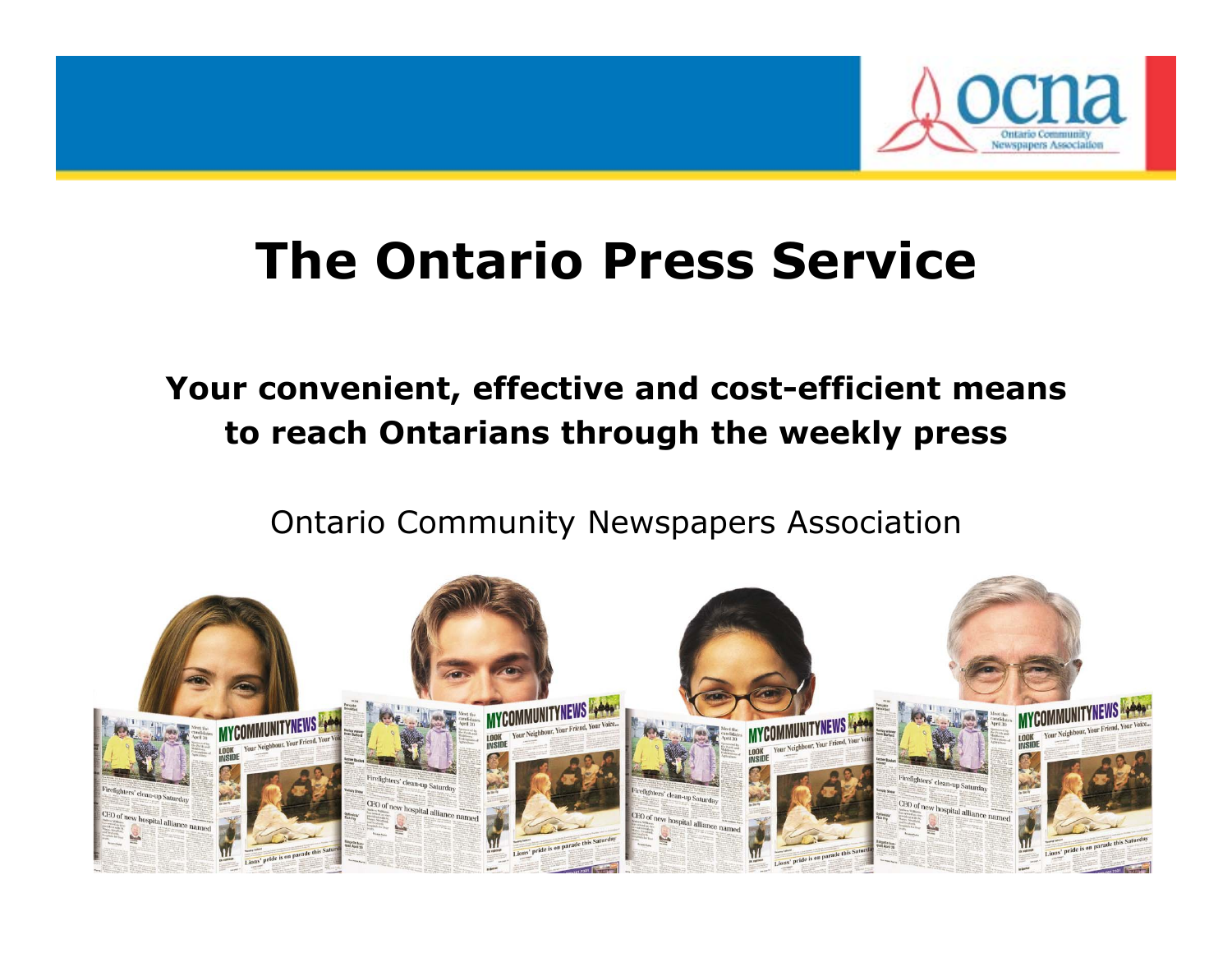# **Ontario Press Service**



Revised program to better serve the needs of our clients, effective May 2008

| <b>Community Newspaper</b> | Rate  | <b>Additional Approx.</b> |                   | Approx.            |
|----------------------------|-------|---------------------------|-------------------|--------------------|
| <b>Distribution</b>        |       | <b>Releases</b>           | <b>Newspapers</b> | <b>Circulation</b> |
| <b>Ontario English</b>     | \$200 | \$50                      | 511               | 8,010,127          |
| <b>National English</b>    | \$400 | \$100                     | 950               | 12,464,904         |
| <b>Ontario French</b>      | \$50  | \$10                      | 18                | 365,430            |
| <b>National French</b>     | \$200 | \$50                      | 150               | 650,000            |
| <b>Ontario Targeted</b>    | \$150 | \$50                      |                   |                    |

Volume rates – Buy five releases, get seven, to be used over a two year period. Prepayment required.

Copy deadline to OCNA Monday for distribution Wednesday which is the beginning of the weekly planning cycle for most community newspapers.

Material is distributed to Editors by e-mail in text format, graphics attached.

Your file (pdf, MSWord) as well as any graphics will be posted on our Members' Intranet site for three months.

Reminder list of releases announced in our Friday e-mail newsbulletin to Ontario newspapers.

For more information please contact Karen Shardlow at <u>k.shardlow@ocna.org</u> or (905) 639-8720 ext 232

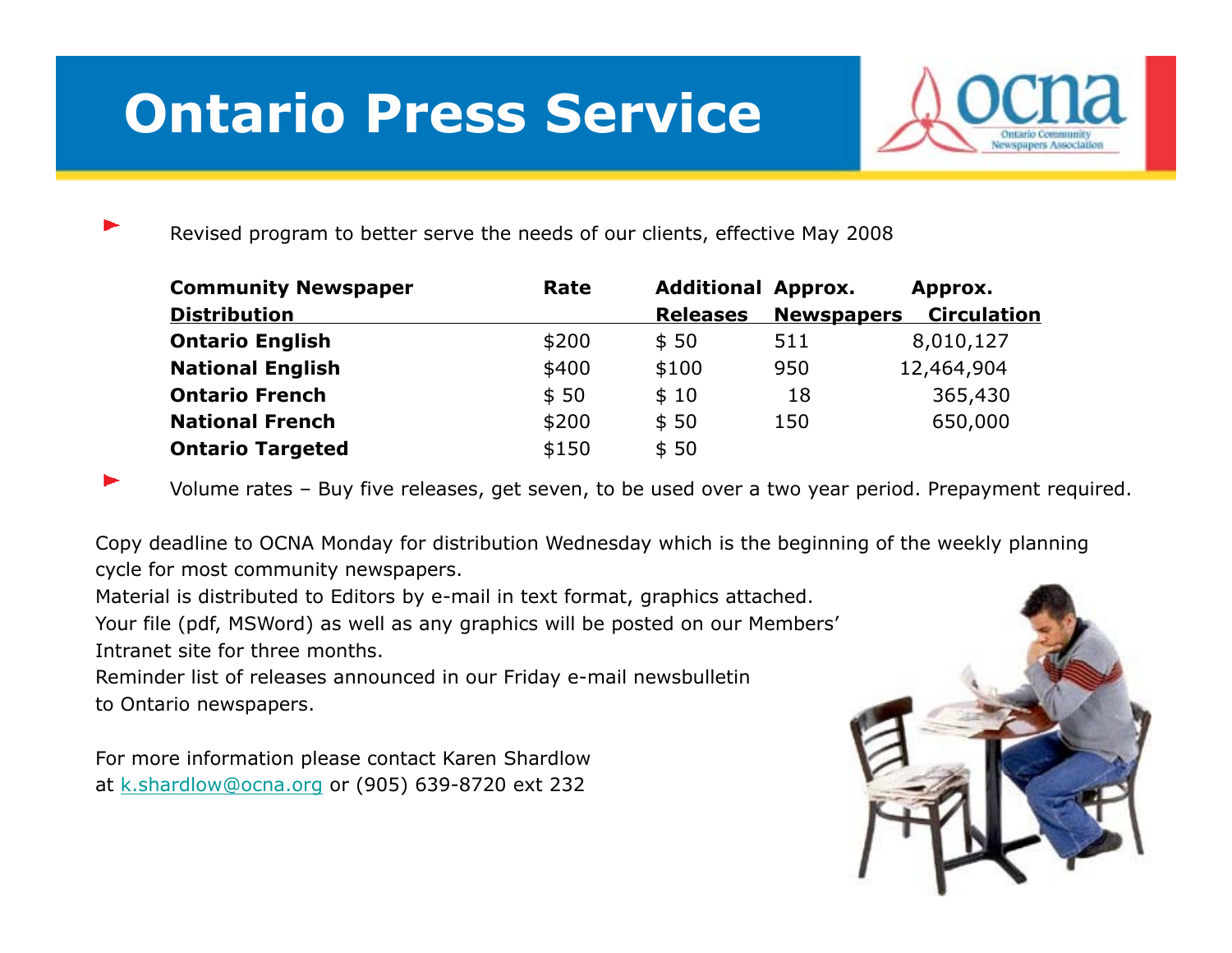### **What is an Ontario Community Newspaper?**



- Community Newspapers are leaders in their communities. They care about their readers and the continued growth and economic development of their towns and cities.
- Our members are progressive publishing companies offering their readers and advertisers Community Newspapers, directories, special sections, Web sites, printing operations, specialty magazines and more.
- Community Newspapers are the soul of their communities. Their weekly distribution, up to 5 times per week, has a first edition circulation of 5.1 million for our member newspapers.
- Circulations ranging from The Hornepayne Jackfish Journal's 300 and to the Mississauga News' total weekly circulation of 360,000.
- 43% of our members circulate less than 5,000 copies weekly with an avera ge of 24 pa ges.
- Half are paid circulation the remainder have controlled circulation or free distribution to most households in their communities.

•

 Ontario distribution includes approximately 150 multicultural community newspapers, operating mainly from the GTA. These newspapers primarily serve the same role as English language newspapers, yet their distribution is over a larger geographic area to reach individuals of a specific heritage.

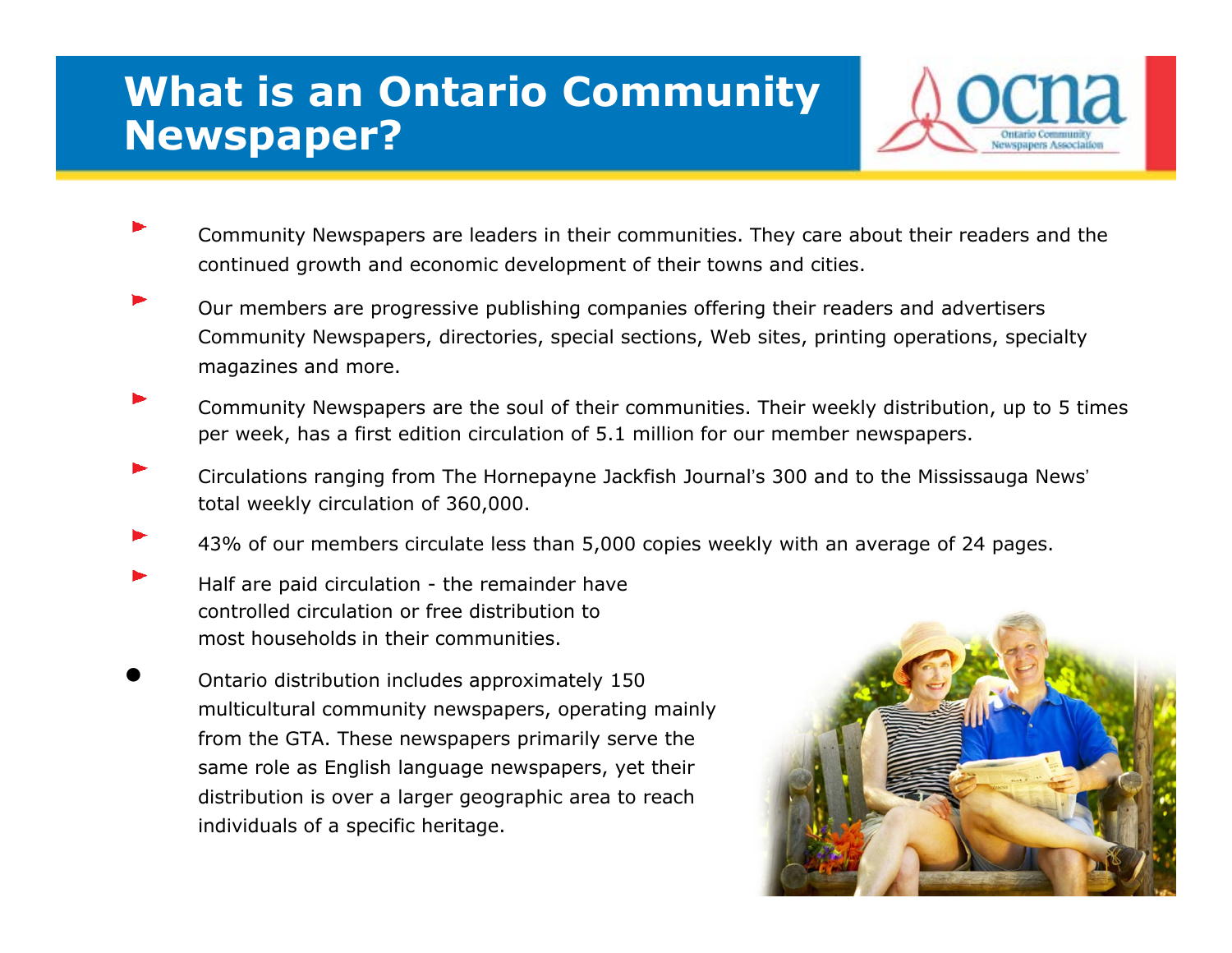# **Readership Overview**



#### **% Reach by Demographic Sector (Ontario/Toronto CMA)**

Readership of weekday Community Newspapers is higher than readership of weekday dailies across key demographic sectors.



**Ontario**

**Toronto CMA**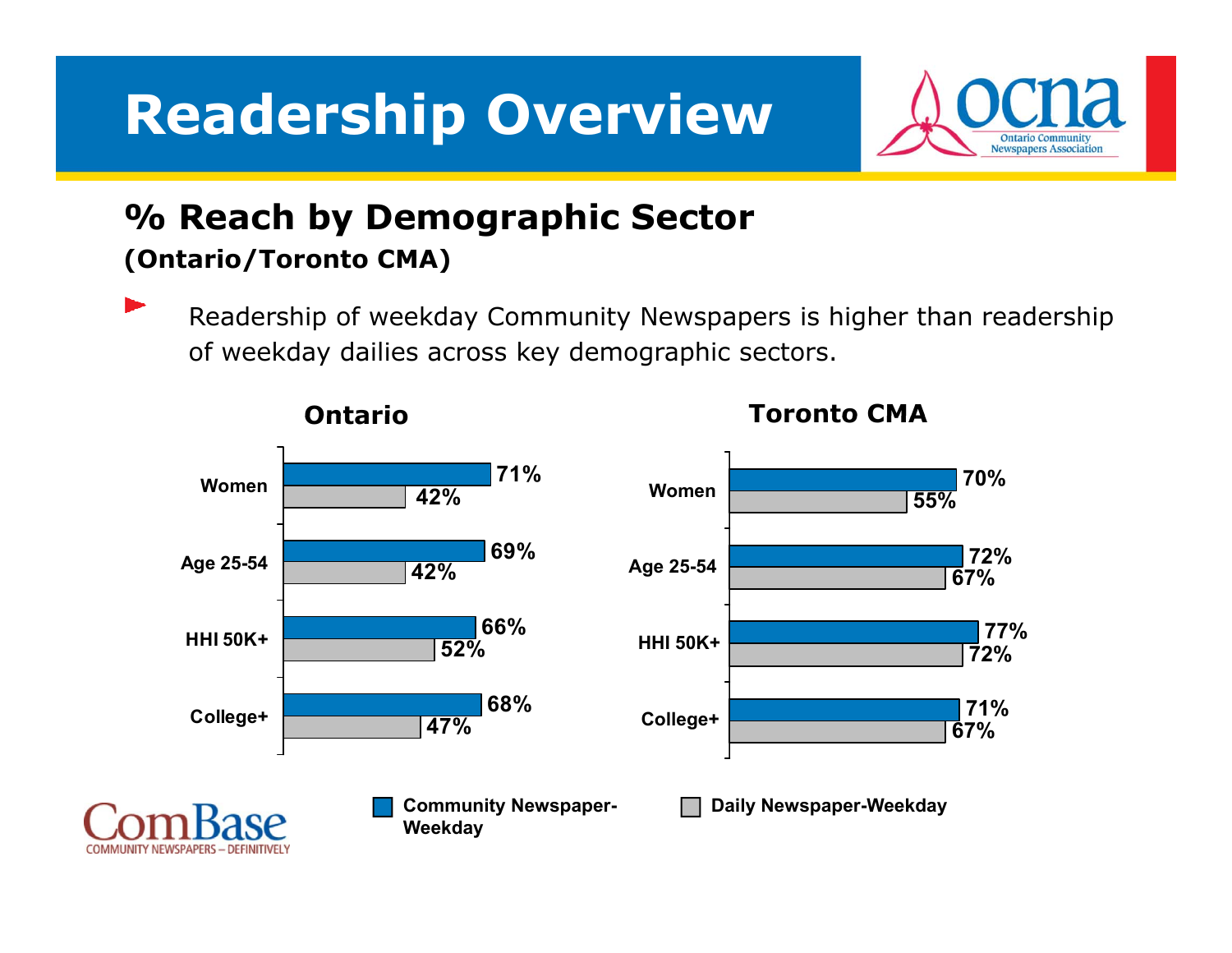# **Readership Overview**



#### **Regional Coverage**

- Community Newspapers outperform daily newspapers across all regions.
	- Exclusive readership is the strongest in the Northern region.